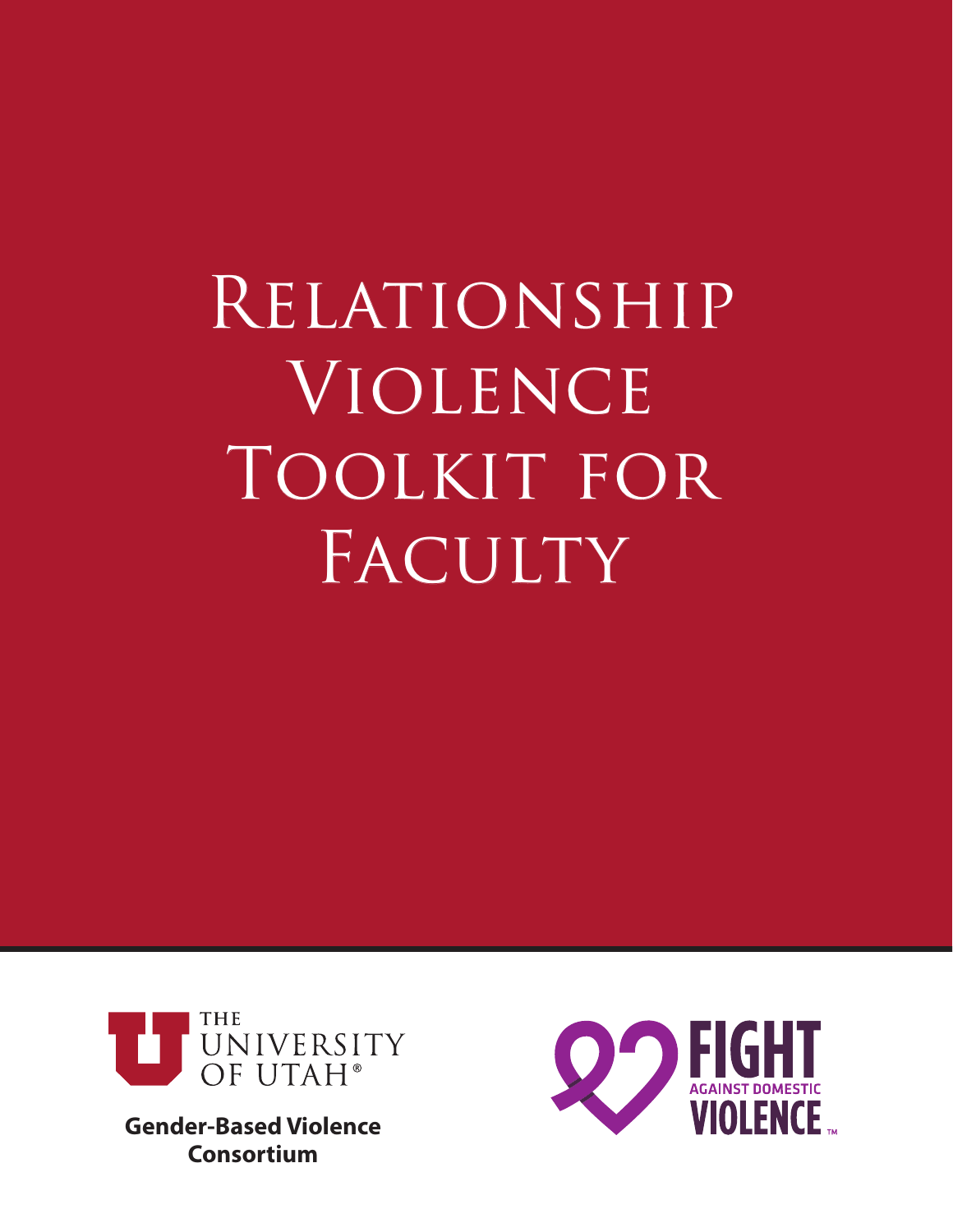## TABLE OF CONTENTS

#### **Awareness (101)**

- Warning Signs of Abuse **3**
	- Tips for Disclosures **4**
		- Activity **6**

#### **Awareness (201)**

- Teaching & Learning DV and IPV 201: Race, Gender, & Difference in IPV **7**
	- Activity **9**

#### **Praxis (301)**

- Teaching & Learning DV and IPV 301: Turning Theory into Practice **10**
	- Activity **11**
	- Title IX **12**
	- Resources **13**
	- How to Support **15**

## WHO IS THIS TOOLKIT FOR?

**Who is this toolkit for?** This toolkit is intended for educators. The content is organized with suggestions for teaching IPV and DV from 101 (new to the issues) to 301 (more advanced and familiar pedagogues).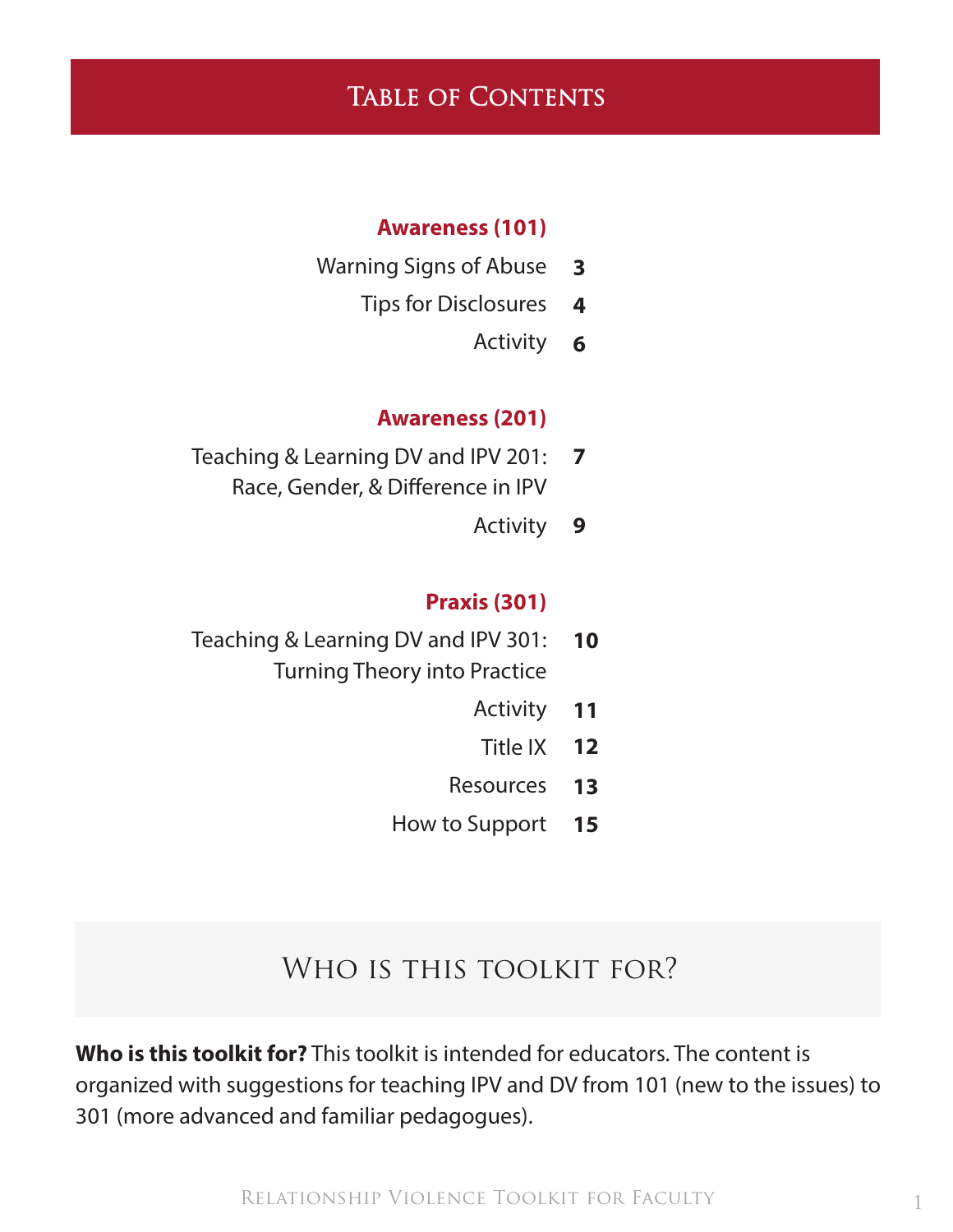# Teenagers and college age students experience the highest rates of Intimate Partner Violence.

All relationships exist on a spectrum. Relationship violence is a pattern of destructive behaviors used to exert power and control over a dating partner. **People ages 16-24 experience the highest rate of relationship violence** (www.ncadv.org ).

**Not all relationship violence is physical.** Abuse can take many forms, including emotional manipulation or coercion, economic abuse, and stalking.

## In an abusive relationship, an abusive partner might:

- Check phone or email without permission
- Use social media to control or manipulate
- Send excessive messages
- Demand to know where their partner is at all times
- Belittle or demean their partner in public or in private
- Show extreme jealousy or insecurity
- Isolate their partner from family or friends
- Make false accusations of cheating or start rumors
- Physically harm themselves or others
- Threaten to harm themselves or others
- Be possessive of their partner's time and friendships
- Follow their partner or show up unannounced to events
- Pressure or force sexual engagement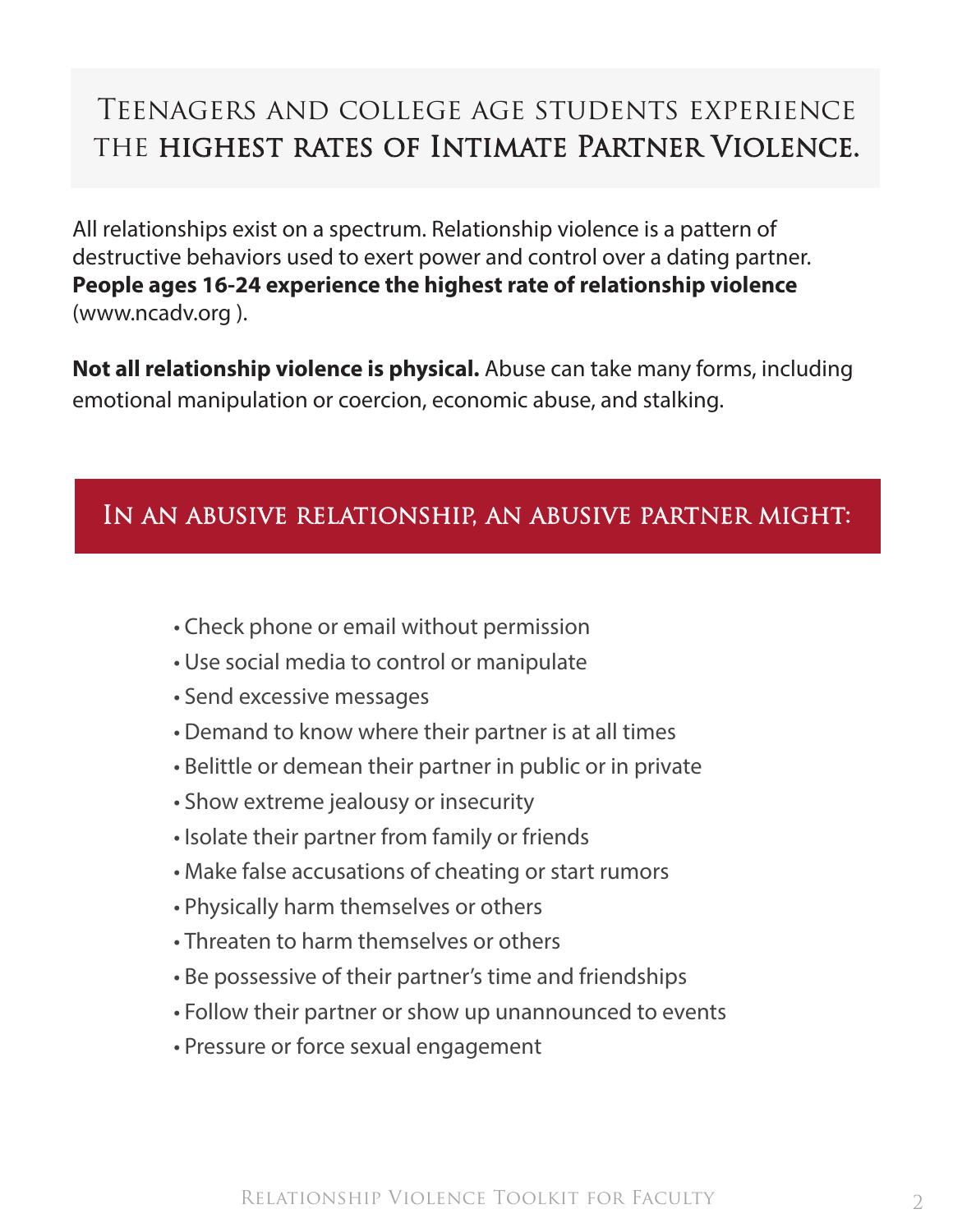## Warning Signs of Abuse:

Because relationships exist on a **spectrum**, it can be hard to tell when a behavior crosses the line from healthy to unhealthy or even abusive.

# The following are warning signs of a relationship going in the wrong direction:

- Constantly putting someone down
- Extreme jealousy or insecurity
- Explosive temper
- Isolating someone from their family or friends, dictating who they can see or hang out with
- Mood swings (nice one minute and angry the next)
- Checking someone's cell phone, social media or email without permission
- Physically hurting someone in any way
- Possessiveness
- Telling someone what to do or what to wear

# Indicators a student may be impacted by Intimate Partner Violence:

- New or increasing absences
- New or increasing missing assignments
- Noticeable withdrawal from class participation or other activities
- Unexplained changes in behavior, grades, or quality of work
- Noticeable change in weight, demeanor, or physical appearance
- Unexplained bruises or injuries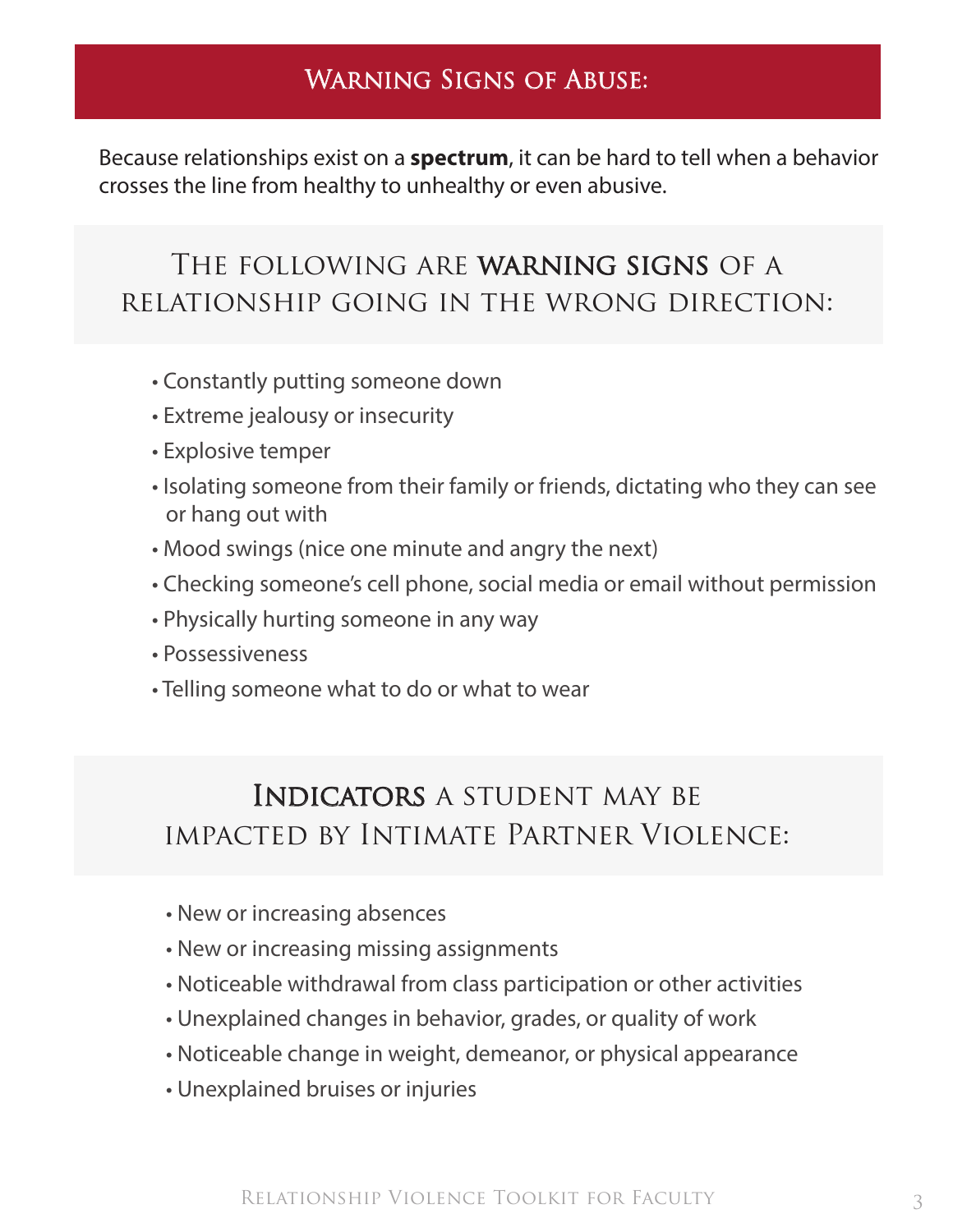## STATEMENTS FOR SYLLABUS:

Your course syllabus is a resource that your students will refer to throughout the semester. It will communicate the path to success for students in your class.

**What else can you communicate to students with this one document?** A syllabus can be used to communicate your values and commitment to violence prevention, active bystander behavior and support for survivors of violence.

Add a footer or a header to your syllabus with a simple message and list campus resources (including yourself ) if someone needs a safe person to seek help.

## Tips for Disclosures:

# Confiding in anyone takes courage. To be supportive, try to:

- **1. Listen:** Active listening without judgment is itself an act of support
- **2. Validate:** "I'm so sorry that happened to you" or "it's not your fault" are phrases that provide comfort and validation
- **3. Ask:** Instead of pushing someone to action, ask how you can support them in their choices
- **4. Refer:** Share local and on-campus resources to help someone assess their options
- **5. Remind:** Remind students that feelings of denial, disbelief, anger, disgust, shock (including blaming victims and pathologizing assailants) are all common immediate responses to knowledge about everyday violence

Faculty members are "responsible employees." This means you report concerns to the Office of Equal Opportunity (https://oeo.utah.edu/). Students can talk to a confidential, non-mandatory source listed on the following page.

"A professor who vacillates between their formal role as an educator and an informal support provider for students could be helpful or harmful in their reaction to a disclosure of sexual assault or IPV… attention should be paid to multiple pedagogies that highlight emotionally engaging methods and realistic situations" – Branch et al., 2011.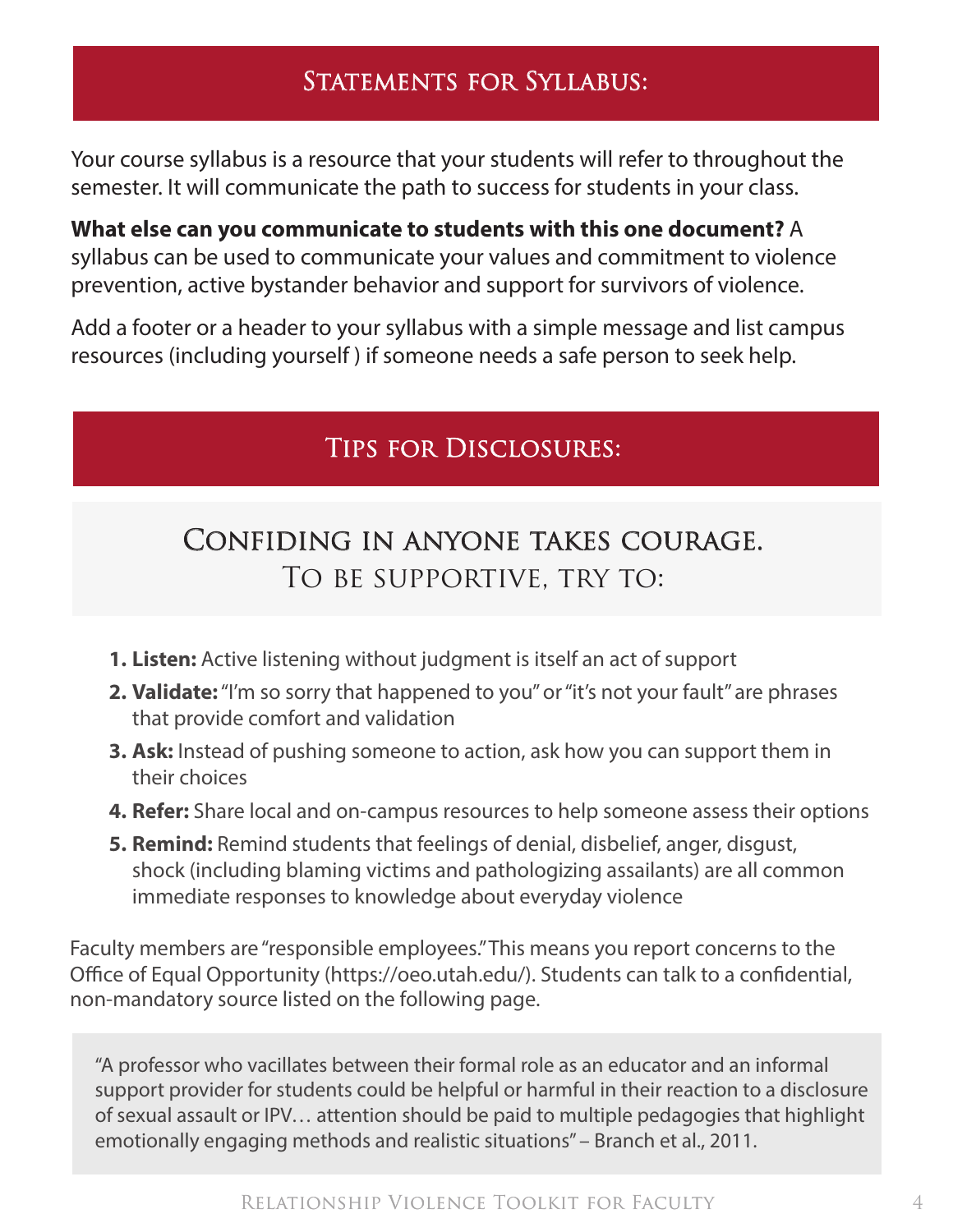# Beyond Disclosures:

## **What else can you communicate to students**?



## **Create a community of resources for students.**

Give students suggestions for addressing their emotional needs throughout the course; share resources for mental health, wellness, and community connections.



## **If you teach content on IPV / DV or IPV / DV comes up in class discussion, consider contextualizing your content.**

Some professors provide a trigger warning: the way trigger warnings are typically used, in treating only certain topics as inherently triggering, do not ultimately reflect an appreciation of students as distinct individuals with distinct life histories… there can be so many reminders of traumatic life experiences. If there are no warnings in your syllabus, then provide context when teaching difficult content.



### **Recognize**

Not all professors, in fact most, are equipped or trained to respond to domestic violence or intimate partner violence. Deepen your community of knowledge by joining the Gender-Based Violence Consortium.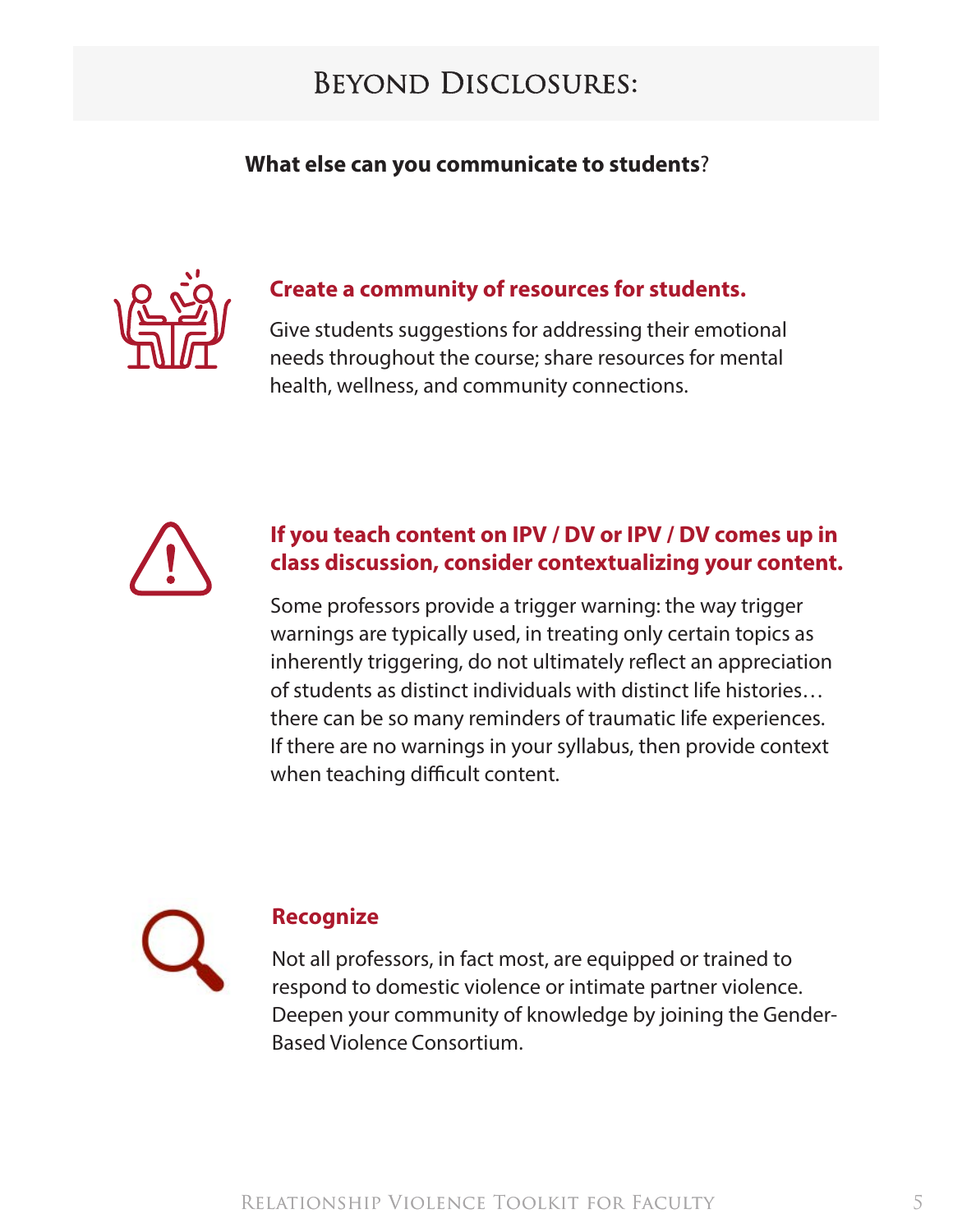# ACTIVITY:

**"Why Doesn't She Just Leave"** (adapted from Clevenger et al., 2017): Students commonly ask: "Why doesn't she just leave?" Thus, the main objective of the "Why Doesn't She Just Leave" activity is to encourage students to critically think through the escape process as if they were placing themselves in those survivors' shoes. In order to accomplish this objective, students are required to imagine they are one of the following scenarios:

- A woman with three children and a dog in the midst of an escape from an intimate partner abusive relationship.
- A gender-nonconforming youth who is marginally housed/ homeless and living with an intimate partner who is also abusive.
- A college student who is living in student housing and being harassed by their abusive ex.
- A young man who is in an emotionally abusive relationship with a person who threatens self-harm when he attempts to leave
- An immigrant woman whose legal status is dependent on their abusive spouse; currently, their children are with her parents in her home country and to support her family back home, she sends remittances through wages earned "under the table."

In order to truly put themselves in the survivor's shoes, students are required to discuss the complexities of the person's life. They are to consider the following facets of the person's life: race, gender, class, citizenship, ability, family, work, and social conditions. After determining the details of the people involved, students are then required to think about the type of violence going on in the home. The students are then to discuss a safety plan for the survivor. After creating a safety plan, students are to put their safety plan up on a whiteboard/whitepaper or visual display. Each group will visit a different group's assigned scenario, read the prompt, and discuss factors included in the safety planning, things they had not considered, and things they would recommend the group do to strengthen their safety plan. After, discuss as a class what was learned, what was challenging, and provide general resources for students.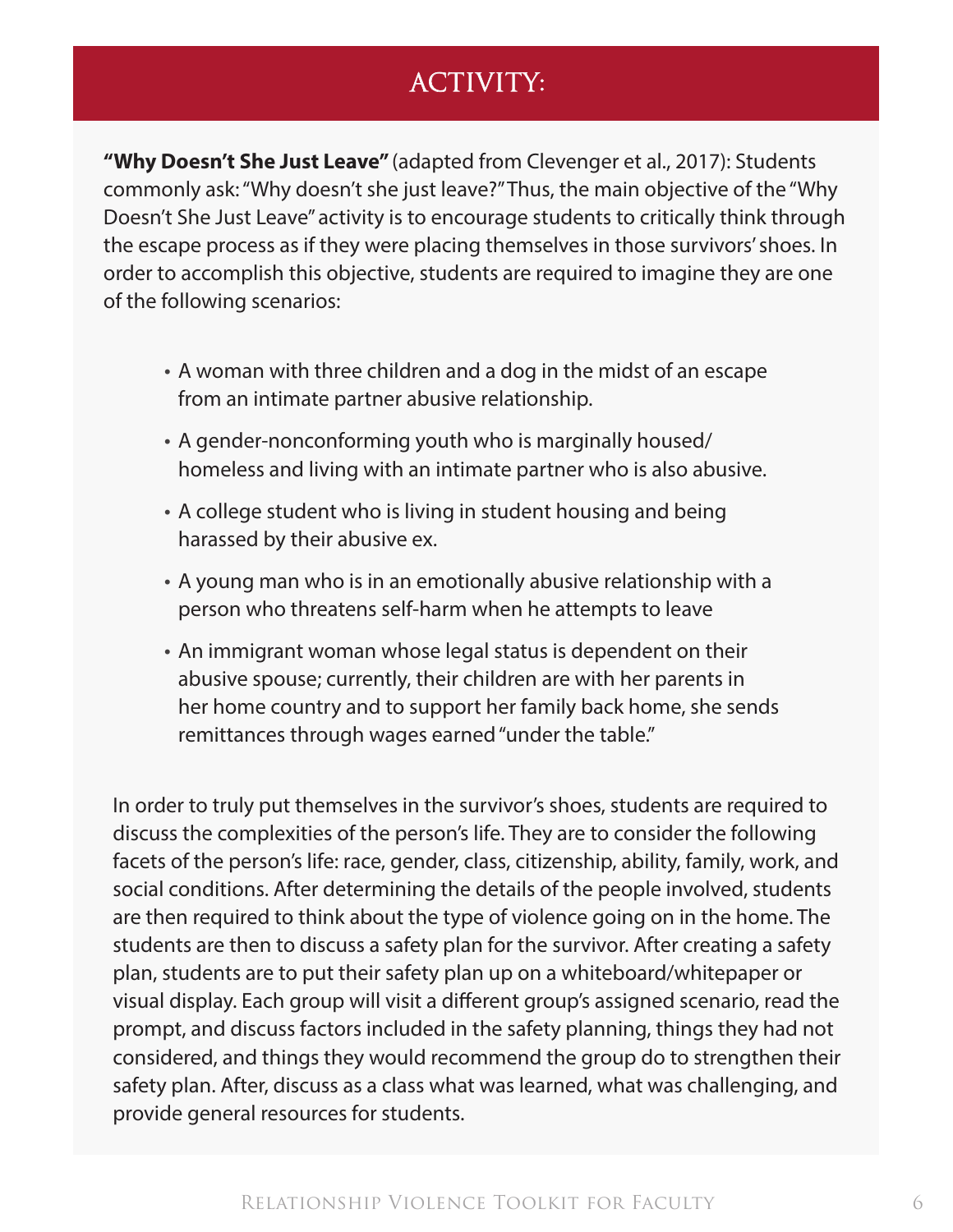## Teaching & Learning DV and IPV 201: ace, Gender, & Difference in IPV

Your course syllabus is a resource that your students will refer to throughout the semester. It will communicate the **path to success** for students in your class.

# How Race & National Origins Matter in Discussions about healthy relationship

An estimated 48% of American Indian and Alaskan Native women and 41% of American Indian and Alaskan Native men experienced contact sexual violence, physical violence, and/or stalking by an intimate partner. Have conversations about indigenous sovereignty and the impacts of colonization on violence against indigenous communities.



**of American Indian and Alaskan Native women**

**of American Indian and Alaskan Native men**

Discuss homicide and IPV in particular communities, for example, the Asian American community. In a six-year period, 160 cases in Asian families resulted in 226 fatalities, of which 72% were adult homicide victims, 10% were child homicide victims, and 18% were suicide deaths. 68% of victims were intimate partners (current, estranged, or expartners), of which 111 were women and 14 were men. 83% of homicide perpetrators were men, 14% were women, 3% unknown.

**160 CASES**

**FATALITIES**

**WERE ADULT HOMICIDE VICTIMS HOMICIDE VICTIMS**

 $> 225 > 72\% > 10\% >$ **WERE CHILD** 



**Latinas experience domestic 12** Latinas experience aomestic<br>**12** violence during their lifetimes.



**1 in 12** Latinas experienced domestic violence in the past 12 months.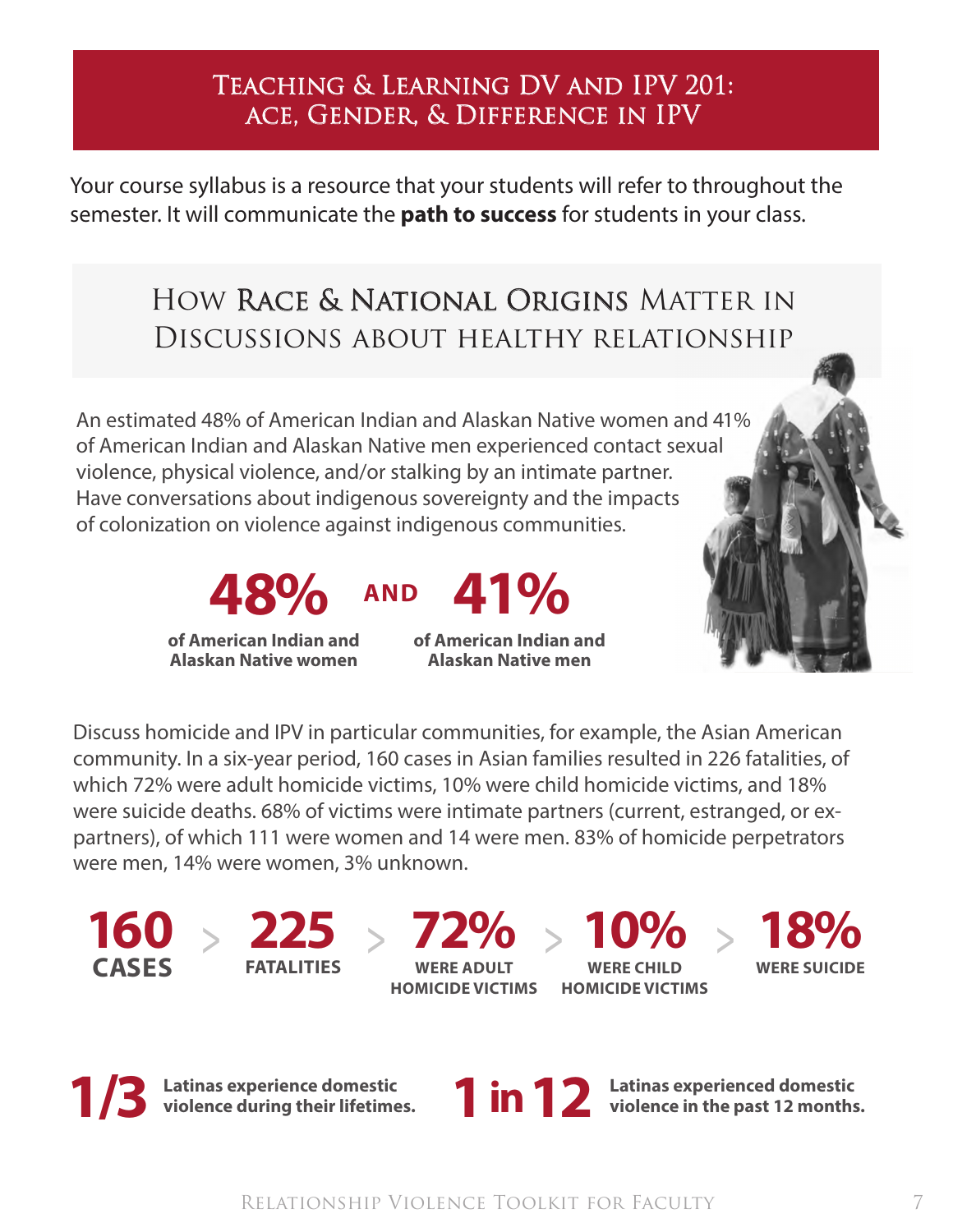# Discussing Challenges

Discuss the unique challenges that come up when understanding the intersection of **race, gender, and class, and IPV** – what are the barriers women of color face when seeking resources?

- Cultural and/or religious beliefs that restrain the survivor from leaving the abusive relationship or involving outsiders.
- Strong loyalty to race, culture and family.
- Distrust of law enforcement, criminal justice system, and social services.
- Lack of service providers that look like the survivor or share common experiences.
- Lack of culturally and linguistically appropriate services.
- Lack of trust based on history of racism, colonialism, and classism in the United States, territories and US unceded lands.
- History of colonization and generational trauma
- Fear experiences will reflect on or confirm the stereotypes placed on their ethnicity.
- Assumptions of providers based on ethnicity.
- Attitudes and stereotypes about the prevalence of domestic violence and sexual assault in communities of color.
- Legal status in the U.S. of the survivor and/or the abuser.
- Oppression, including re-victimization is intensified at the intersections of race, gender, gender identity, sexual orientation, ability, legal status, age and socioeconomic status.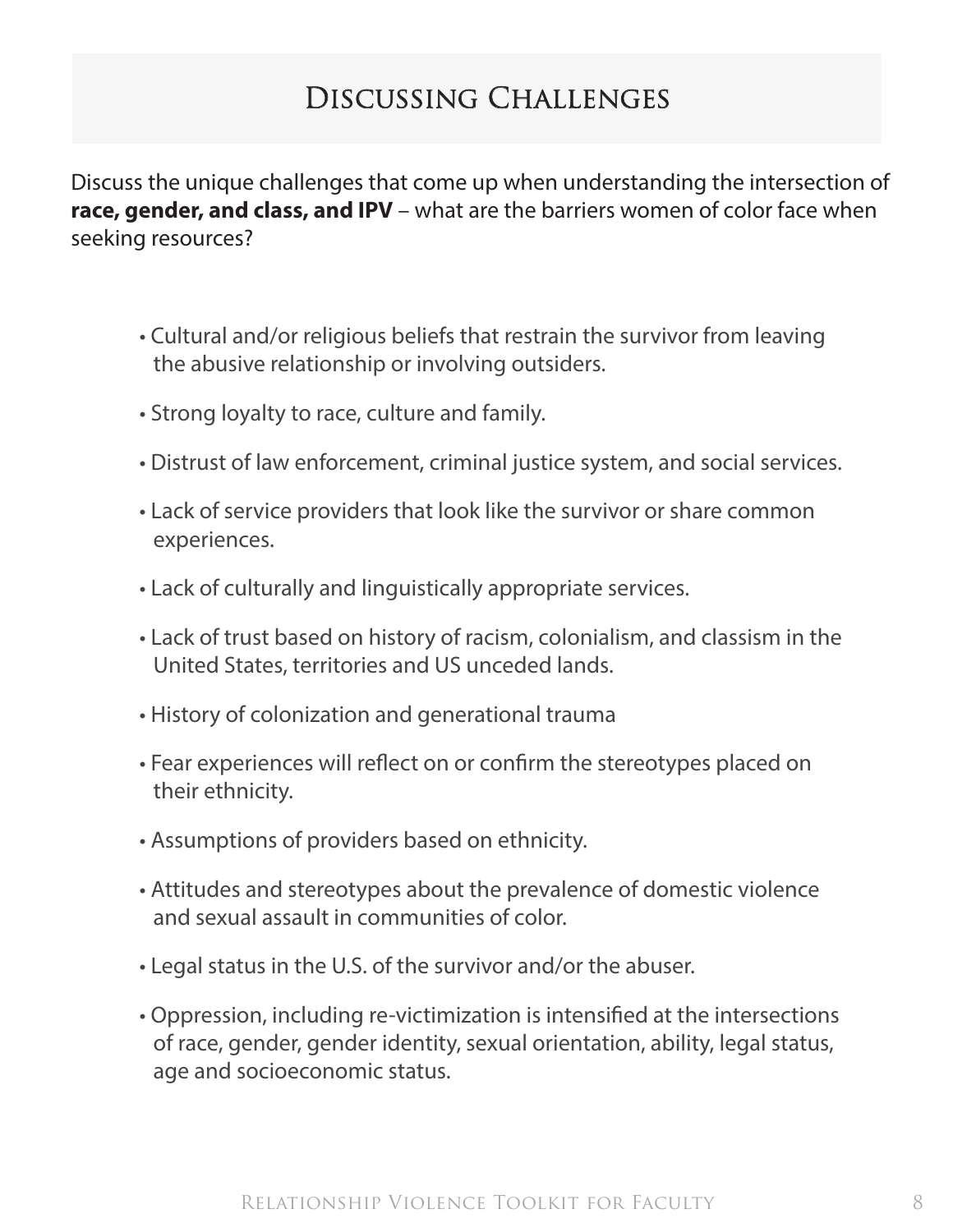# ACTIVITY:

**"Draw a Victim" Activity (Adapted from Clevenger et al., 2017):** Have students draw a picture of who they thought of when they hear the term "victim." Provide crayons, markers, and paper to complete this activity. Have students share their illustrations in small groups / large class and explain how they interpret the term "victim." After sharing, discuss how the larger society views "victims" and treats them based on different types of crimes.

**The main objective of this activity:** understand what students associate with the term "victim" in order order to uncover biases and stereotypes associated with victimization. Use this information throughout the course or semester to unpack notions of victimhood so that students begin to understand that survivors are diverse with a range of backgrounds.

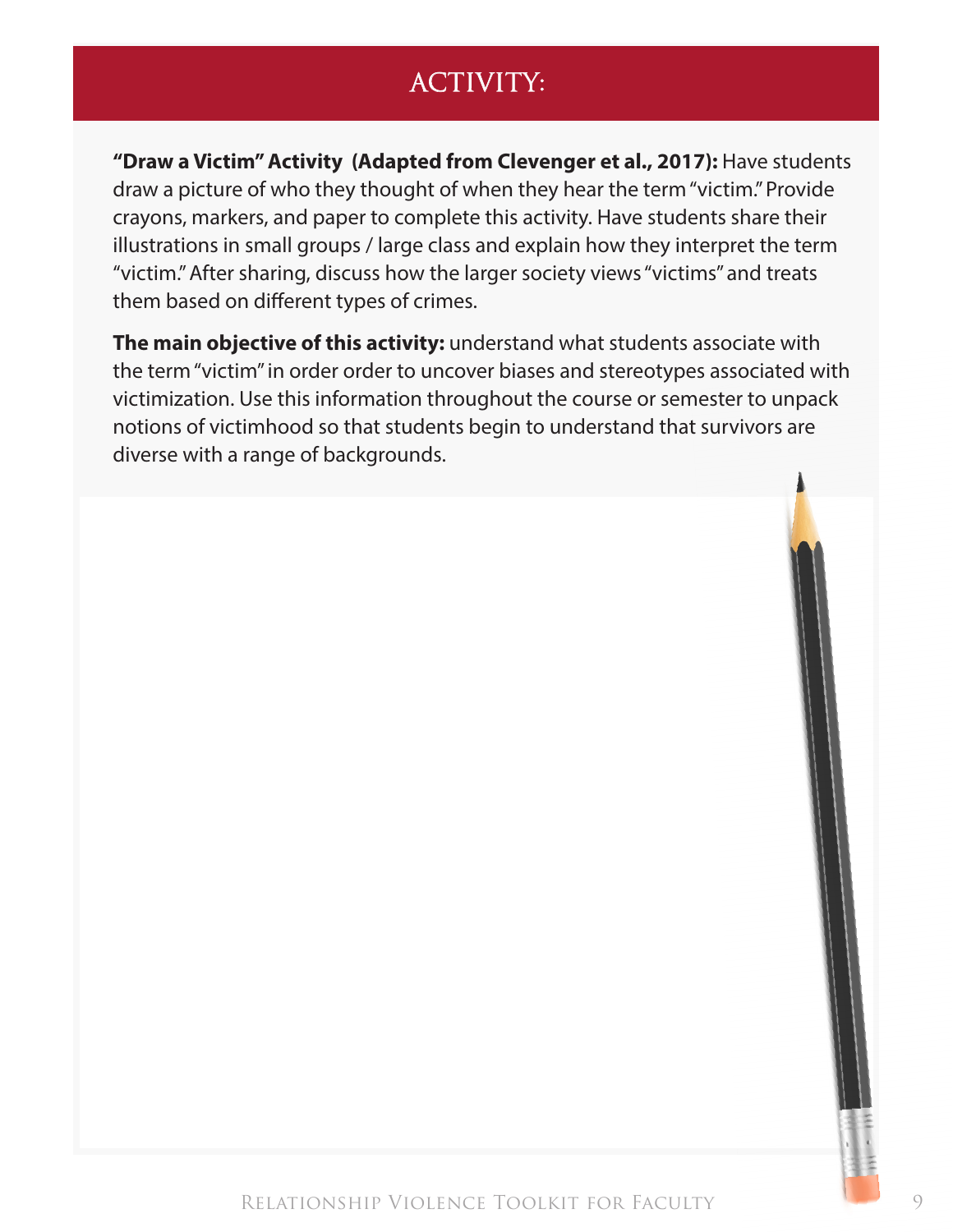## Teaching & Learning DV and IPV 301: Turning Theory into Practice

**DV and IPV are complex issues**, the following are a list of discussion questions faculty could contend with as you continue to deepen your knowledge and teaching of DV and IPV.

- What are the ethical dilemmas students will navigate when learning about DV / IPV? What are the ethical dilemmas professors will have to navigate when teaching content that is difficult?
- What are the teaching activities and discussions that you can facilitate as a professor that will empower students who have been impacted by IPV or as witnesses?
- What do students understand are the current strengths and limitations of existing interventions, screenings, and assessments regarding IPV on campus and in our communities?
- Vicarious trauma, which "impacts a caregiver's underlying beliefs in five areas: trust, safety, control, esteem, and intimacy," and Secondary Traumatic Stress (STS), which is also known as "compassion fatigue," impacts students and professors alike when reading and navigating complex traumatic issues. How will you as a professor develop your knowledge and understanding of a traumainformed lens so that you can have a trauma-informed pedagogy?"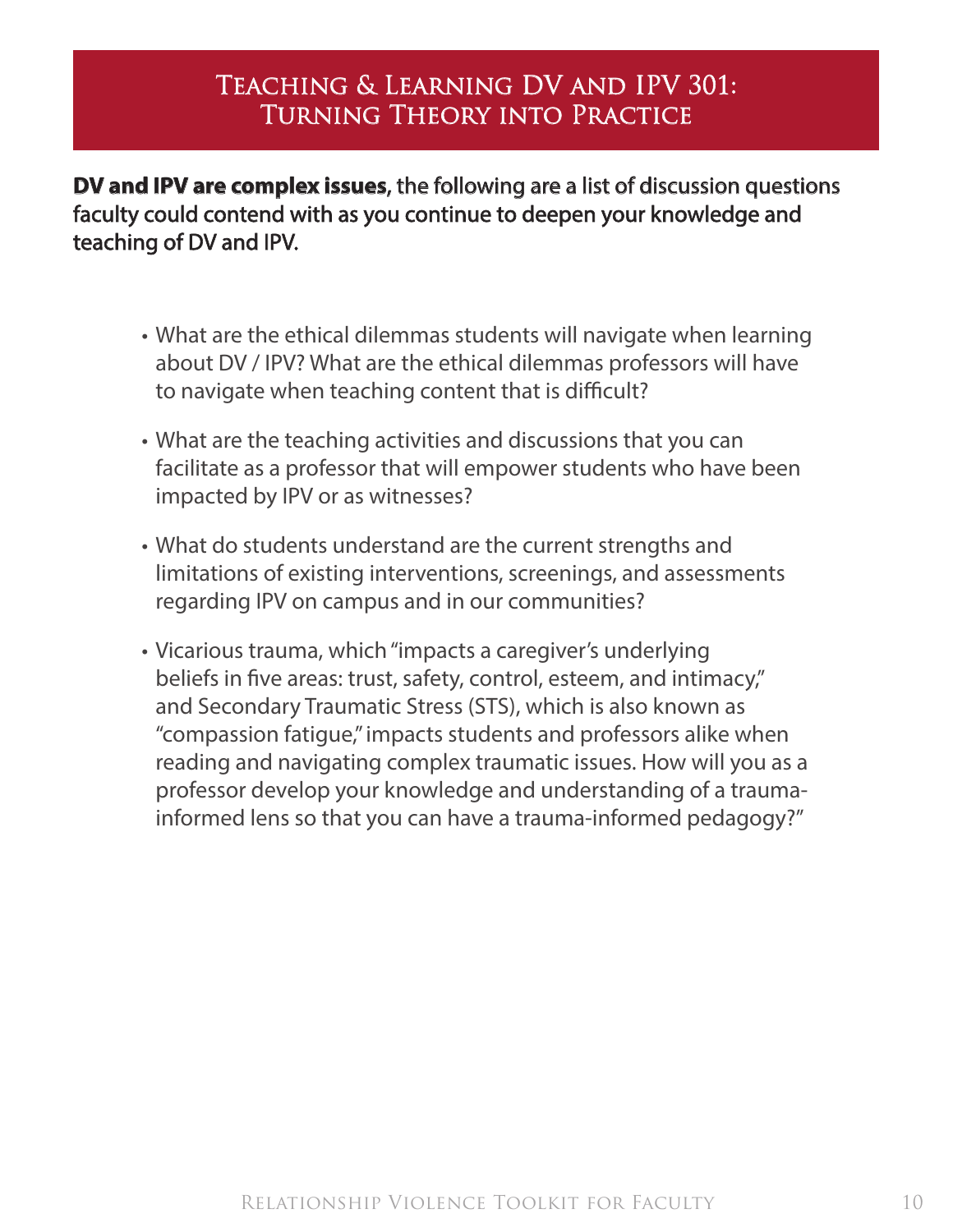# ACTIVITY:

### **Mapping, Goal Setting, Accountability, Activity.** Discuss.

**Mapping Allies and Barriers.** Mapping Allies and Barriers involves taking a look at who we have around us as helpers and community resources (allies). It also involves looking at who could get in the way of an intervention (barriers). It may also include looking at "swing" people – people who could be better allies with a little bit of help.

#### **Key Questions are:**

- Who can help?
- Who can get in the way?
- Who is in a good position to support the survivor or victim?
- Who is in a good position to offer support to the person or people doing harm?
- Who can become an ally or become a better ally with a little bit of help?
- What kind of help do they need and who can give it?

**Goal Setting.** What Do We Want? Goal Setting includes the steps the individuals and group take to move towards a single outcome or set of outcomes that could result from their action.

#### **Key Questions are:**

- What do you want?
- What do you not want?
- What can you do to move towards these goals?
- Does the group share the same goals?
- What can you as a group do to move towards these goals?
- Are these goals realistic?
- How can you state these goals as concrete steps?

**Taking Accountability.** How Do We Change Violence? Taking accountability is a process by which a person or a community comes to "recognize, end and take responsibility" for violence.

#### **Key Questions are:**

- What attitudes and behaviors led to the harms?
- Who directly caused these harms?
- Who allowed these harms to happen even if they did not directly commit these harms?
- Who did they harm?
- What are the results or consequences of these harms even if unintended?
- What and/or whom does the person doing harm care about?
- How can we use care and connection more than negative consequences to promote change?
- How can we support long-lasting change? *Excerpt from Creative Interventions Toolkit*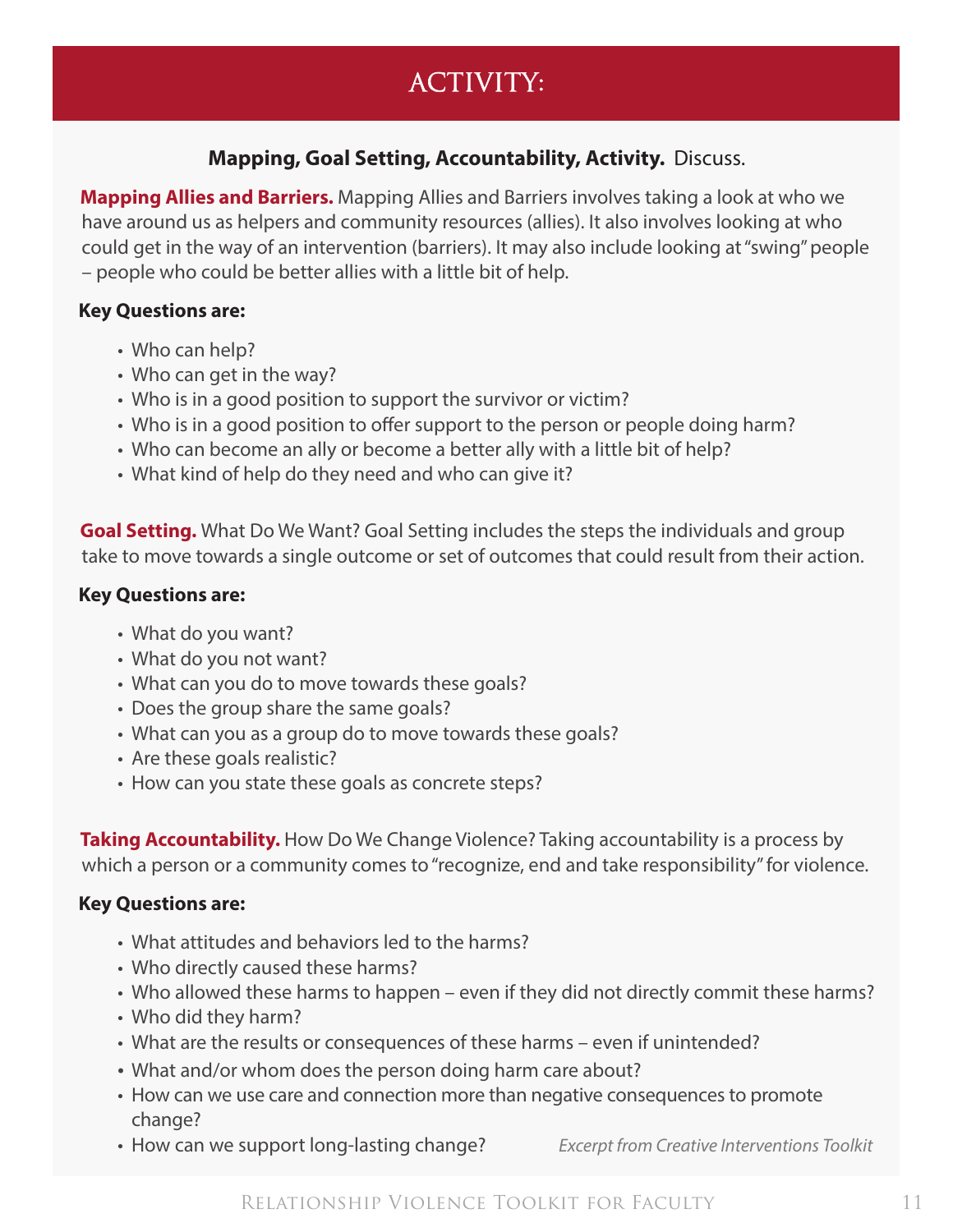## TITLE IX:

#### **Know Your IX:**

https://www.knowyourix.org/college-resources/title-ix/

**ACLU Title IX Fact Sheet:** https://www.aclu.org/title-ix-gender-equity-education

**Summary of Title IX Final Rule:** https://www2.ed.gov/about/offices/list/ocr/docs/titleix-summary.pdf

**NVRDC Fact Sheet about new Title IX Regulations:** https://static1.squarespace.com/static/55252f4ae4b0d5d2f335c8e8/t/5ebb24b03b7 f943b3ecfdc42/1589322929149/Title+IX+Changes+Infographic.pdf

## **Links for Title IX Coordinators & Reporting Procedures for students:**

**University of Utah:** https://sexualassault.utah.edu/reporting/title-ix-oncampus-reporting/

**Brigham Young University:** https://titleix.byu.edu

**Utah State University:** https://www.usu.edu/equity/

**Utah Valley University:** https://www.uvu.edu/equalopportunity/titleix/

**Dixie State University:** https://titleix.dixie.edu

**Salt Lake Community College:** https://www.slcc.edu/title-ix/index.aspx

**Snow College:** https://snow.edu/general/TitleIX/index.html

**Southern Utah University:** https://www.suu.edu/titleix/

**Weber State:** https://www.weber.edu/SafeAtWeber/reporting.html

**Westminster College:** https://westminstercollege.edu/about/title-ix

### **Issues students face:**

Confidential v. nonconfidential resources Roles of mandated reporters – students, faculty, staff Student legal representation, particularly low-income survivors Safety v. prevention initiatives Re-traumatization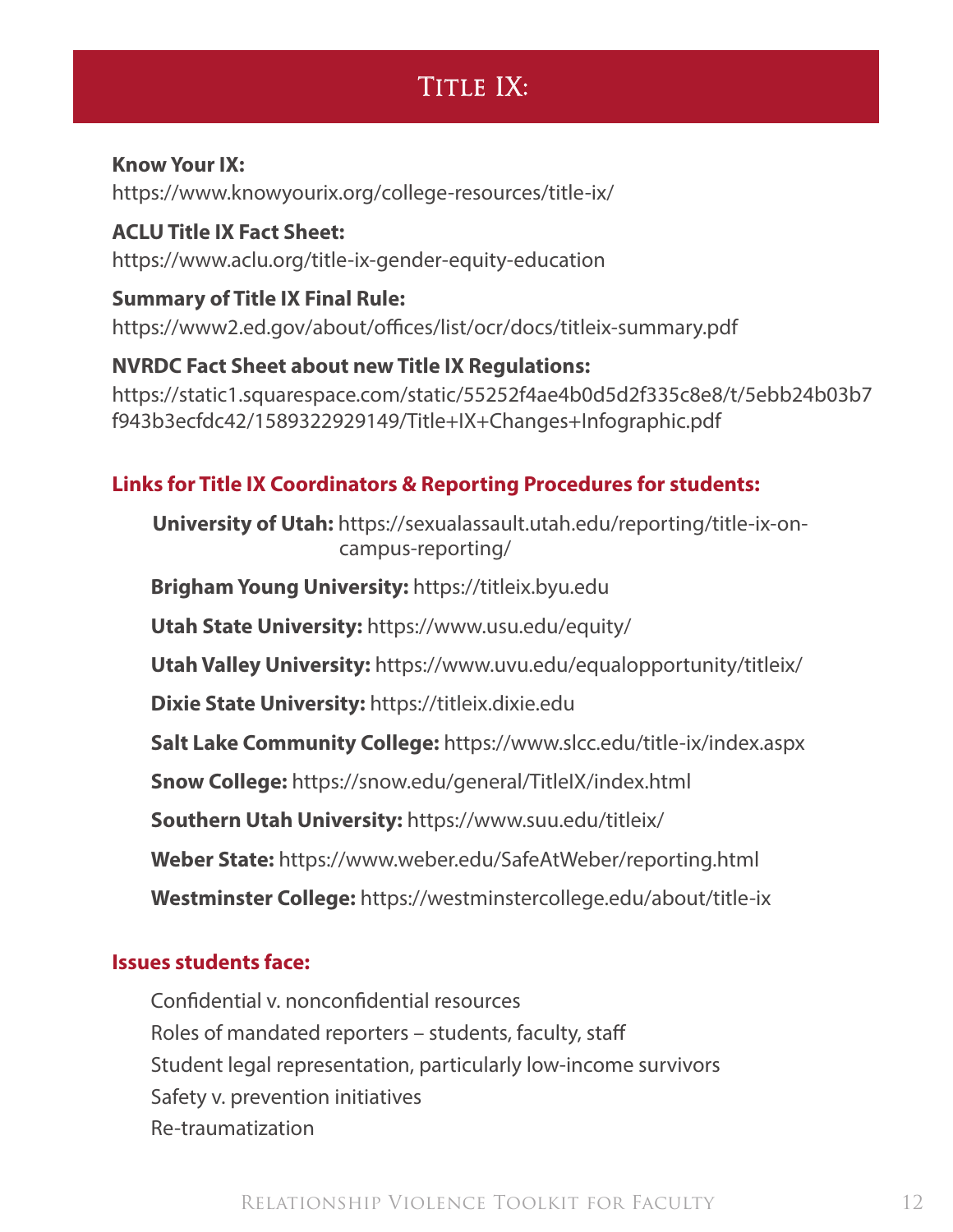## Resources:

#### **Professors' Experiences With Student Disclosures of Sexual Assault and Intimate Partner Violence: How "Helping" Students Can Inform Teaching Practices**

Branch, Kathryn A ; Hayes-Smith, Rebecca ; Richards, Tara N Los Angeles, CA: SAGE Publications **Feminist Criminology**, 2011-01, Vol.6 (1), p.54-75

#### **Survivors of Gendered Violence in the Feminist Classroom**

Lee, Janet Los Angeles, CA: SAGE Publications **Violence Against Women**, 2008-12, Vol.14 (12), p.1451-1464

#### **Seeing Life in their Shoes: Fostering Empathy Toward Victims of Interpersonal Violence through Five Active Learning Activities**

Clevenger, Shelly ; Navarro, Jordana N ; Gregory, Lydia K

Routledge

**Journal of Criminal Justice Education**, 2017-07-03, Vol.28 (3), p.393-410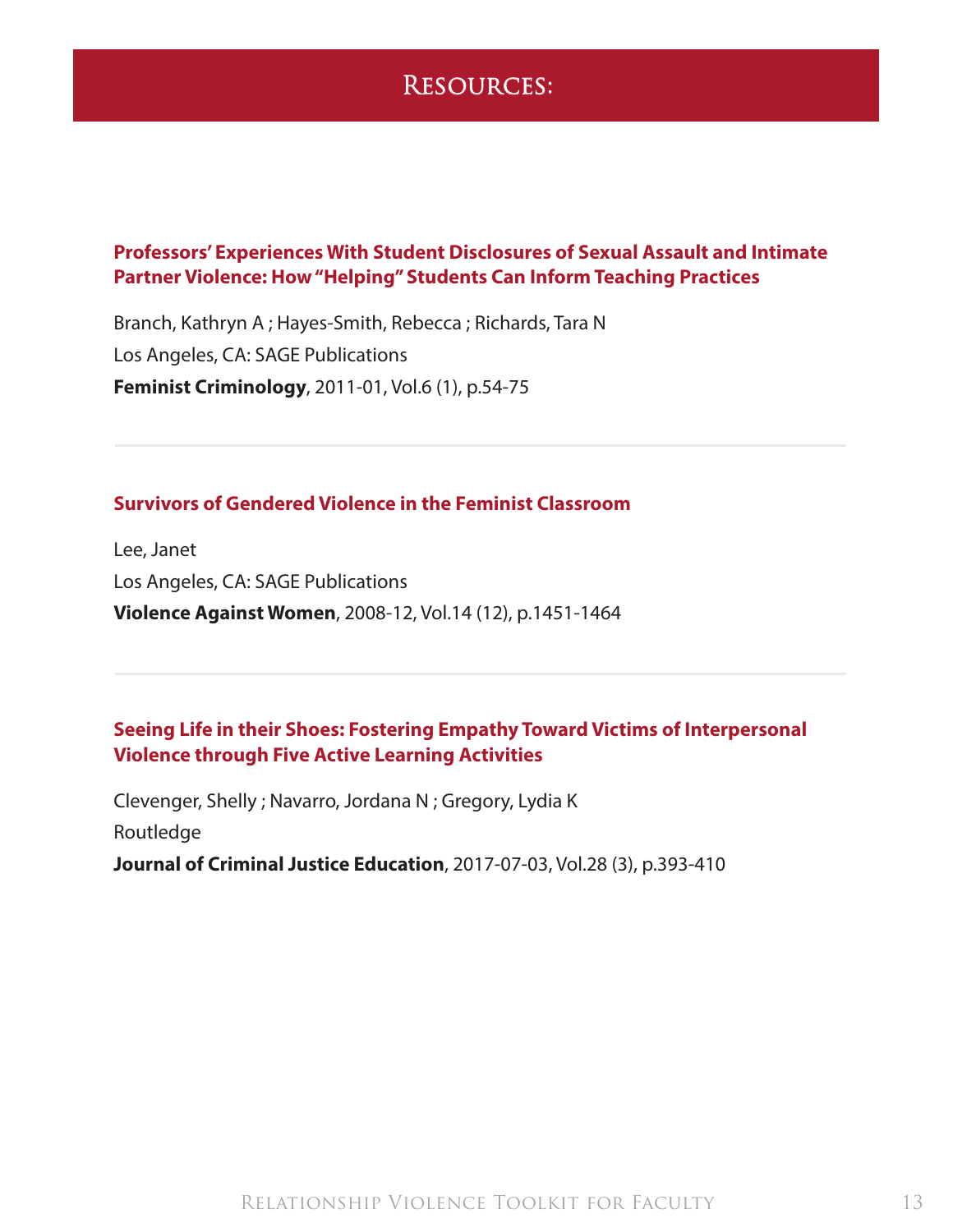## Resources:

https://www.utcourts.gov/abuse/protective\_orders.html

https://www.niwrc.org/resources/fact-sheet-cdc-violence-against-american-indian-andalaska-native-people

https://www.api-gbv.org/

https://www.niwrc.org/resources/fact-sheet-cdc-violence-against-american-indian-andalaska-native-people

https://www.api-gbv.org/

https://healthymarriageandfamilies.org/resources/media-gallery/webinars/working-asianamerican-individuals-couples-and-families-webinar

https://nationallatinonetwork.org/images/Latin\_DV\_Stats.pdf

https://nationallatinonetwork.org/images/files/NO\_MAS\_INFOGRAPHIC.pdf

doj.state.or.us/wp-content/uploads/2017/08/women\_of\_color\_network\_facts\_domestic\_ violence\_2006.pdf

https://wocninc.org/wp-content/uploads/2018/11/DVFAQ-1.pdf

#### **Podcasts**

https://www.niwrc.org/speaking-our-truth-podcast-change

#### **Videos**

https://www.youtube.com/watch?v=r9dZOgr78eE